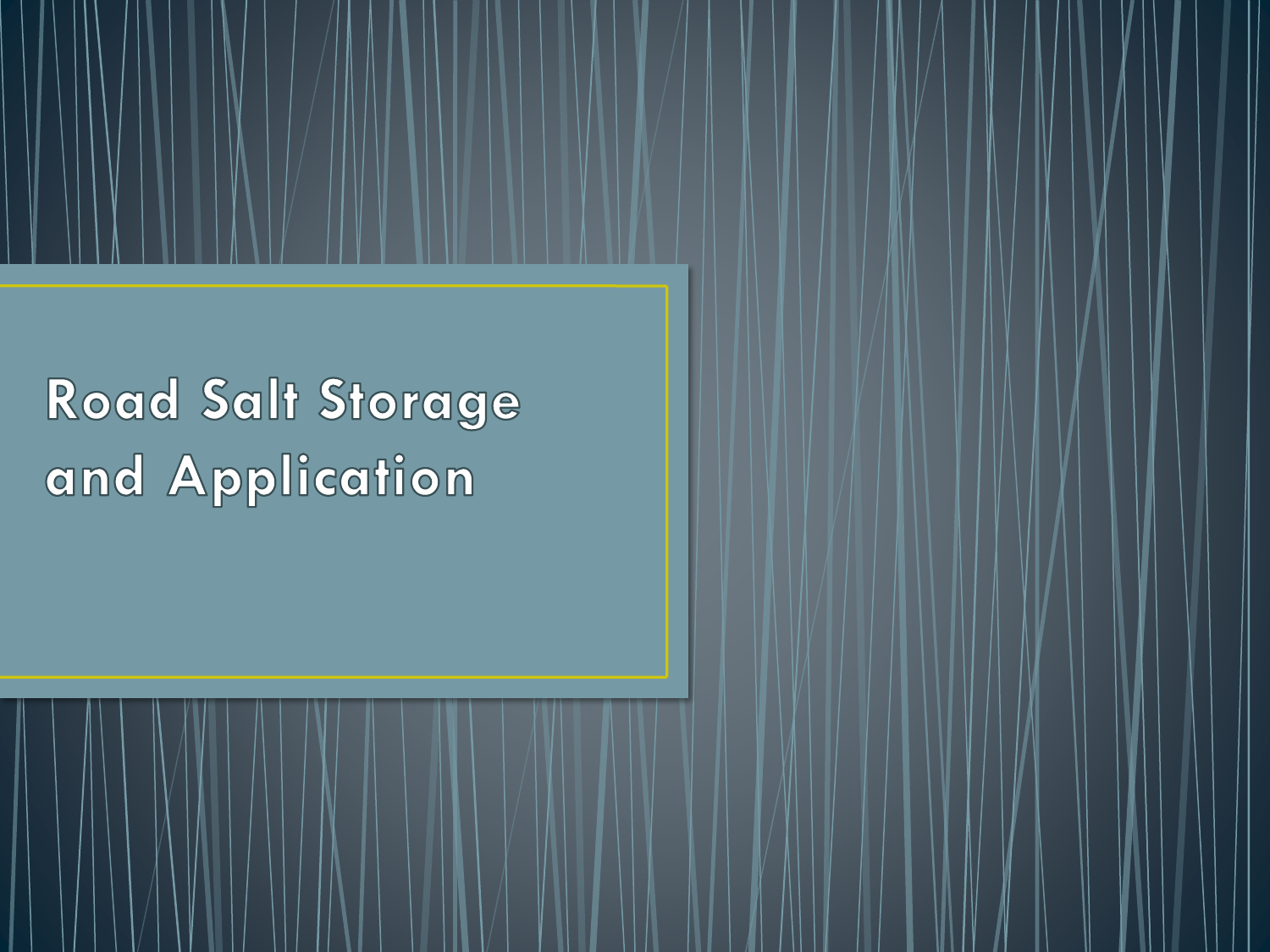# Goal

- Provide proper storage and application of road salt to reduce the impact of salt on:
	- Plants
	- Aquatic life
	- And local water bodies

 $\bigcap_{\infty}^{\infty}$ 

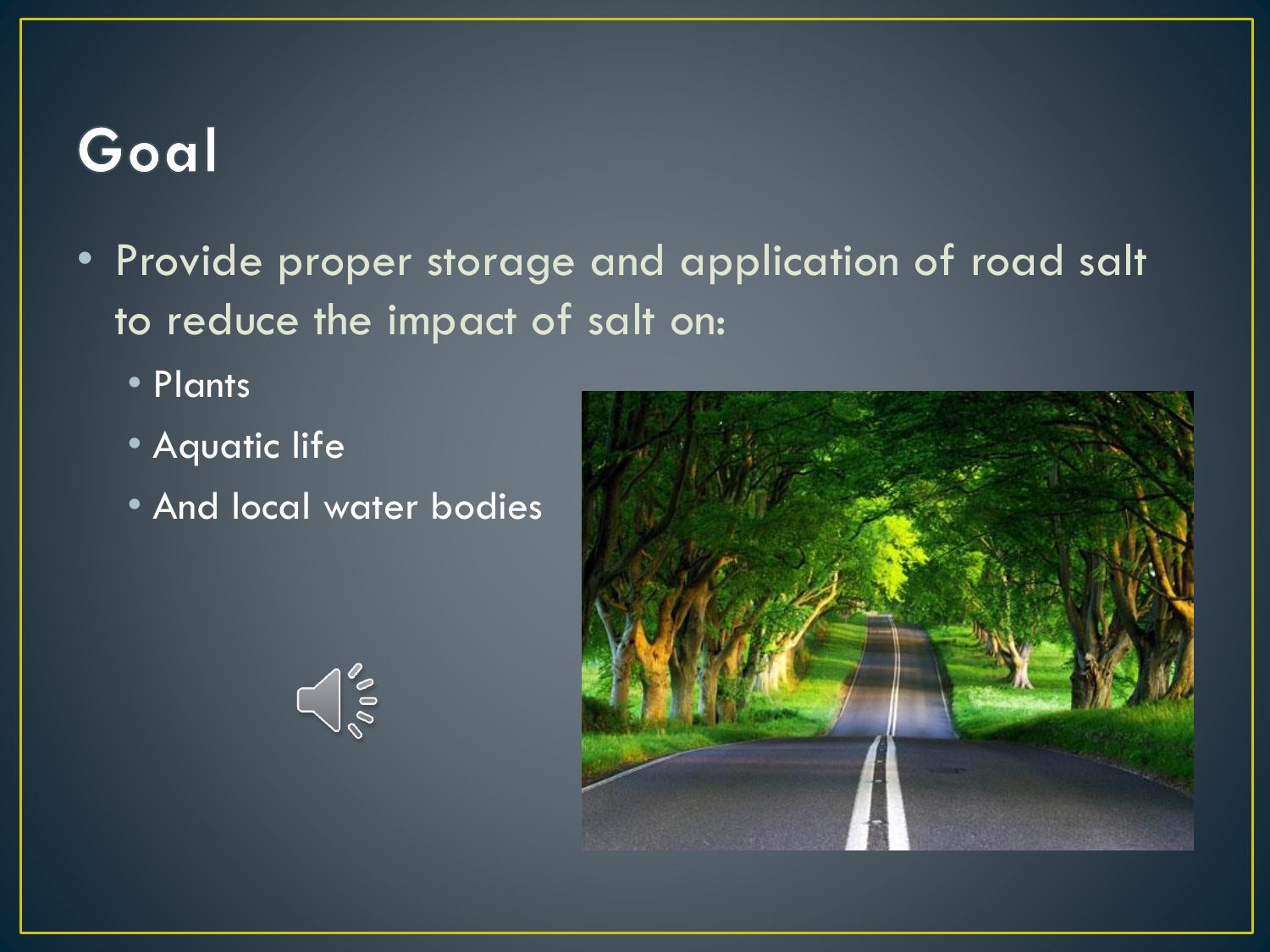#### **Environmental Hazards of Over-Salting Roads**

- Groundwater Contamination
- Accumulation in aquatic systems
- Possible negative impact
	- Decrease dissolved oxygen and stratification times
	- Reduce diversity of plants and animals
- Mammals
	- Deer- Drinking salty water makes them lose fear of vehicles and humans
	- Birds- Seed eating birds may not be able to distinguish between seed and salt particle
- Die back of plants along roadsides
- Automobile damage
- Concrete damage

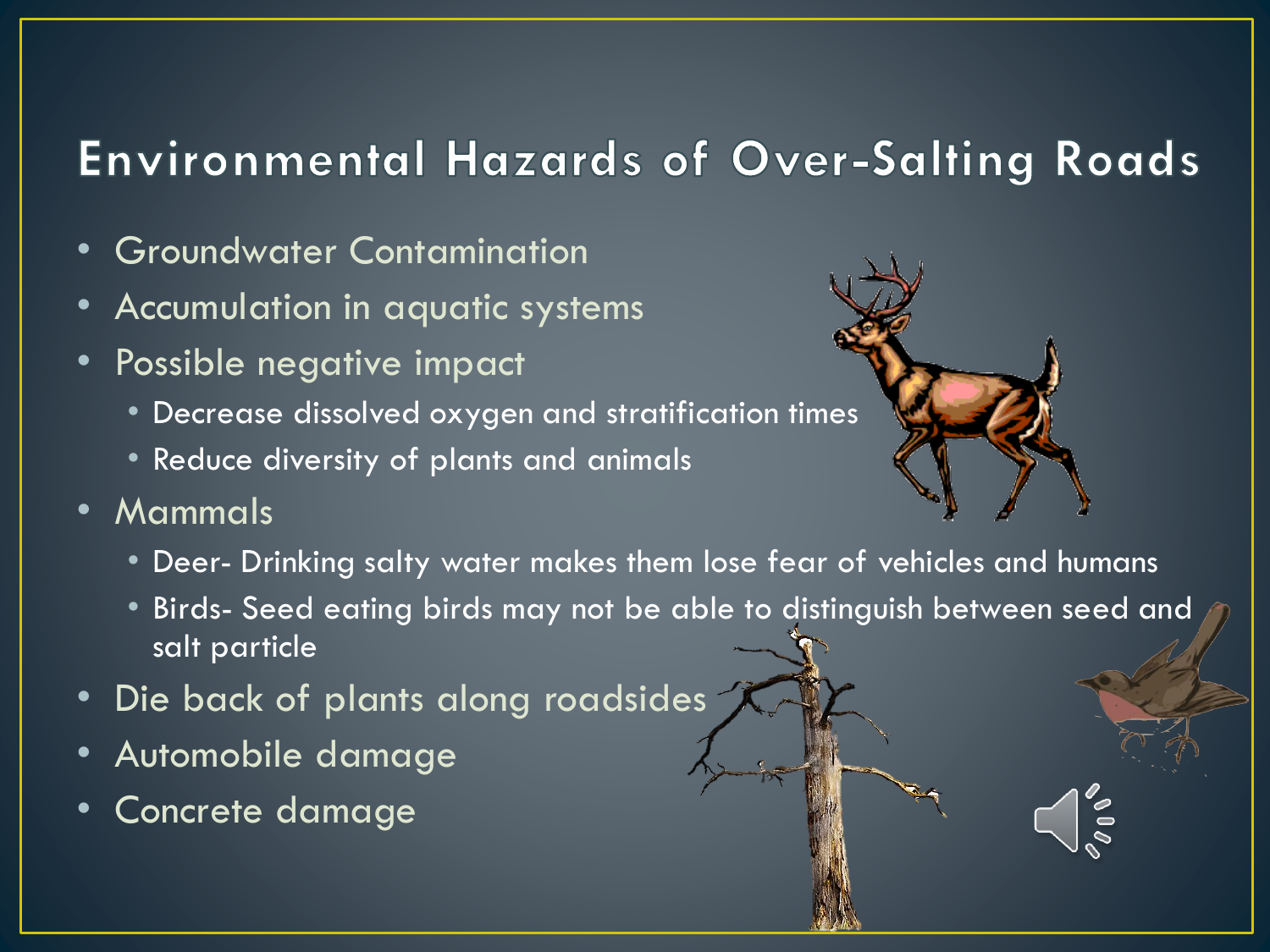# Precautionary Steps to Take



- Use covered facility for salt storage (prevents lumping and runoff loss), sized properly for seasonal needs
- Store salt on highest ground elevation to mitigate contact with storm water
- Calibrate salt spreaders as necessary
- If possible, use a wetting agent with salt to minimize "bouncing" during application
- Unload salt deliveries directly into storage facility, or if not possible, move inside immediately
- Inspect salt storage shed for leaks and other problems, repair as needed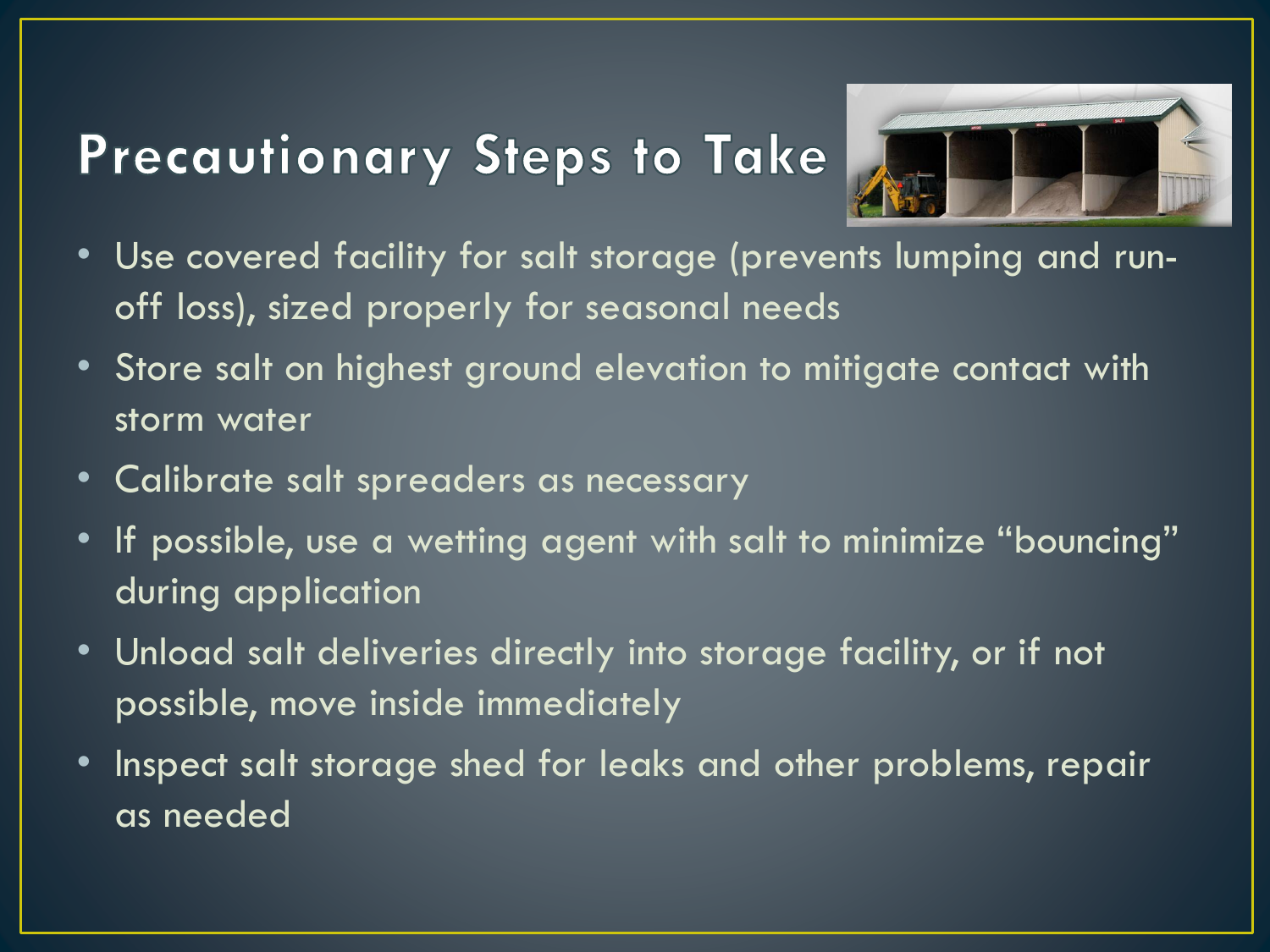## Continued...

- Inspect salt piles for proper coverage
- Inspect salt application equipment



- Inspect salt regularly for lumping or water contamination
- Inspect surface areas for evidence of runoff- salt stains on ground near and around the salt shelter, loading area or down slope
- Inspect for excessive amounts of salt on roads
- Inspect equipment to verify proper operation. Service trucks and calibrate spreaders regularly to ensure accurate, efficient distribution of salt